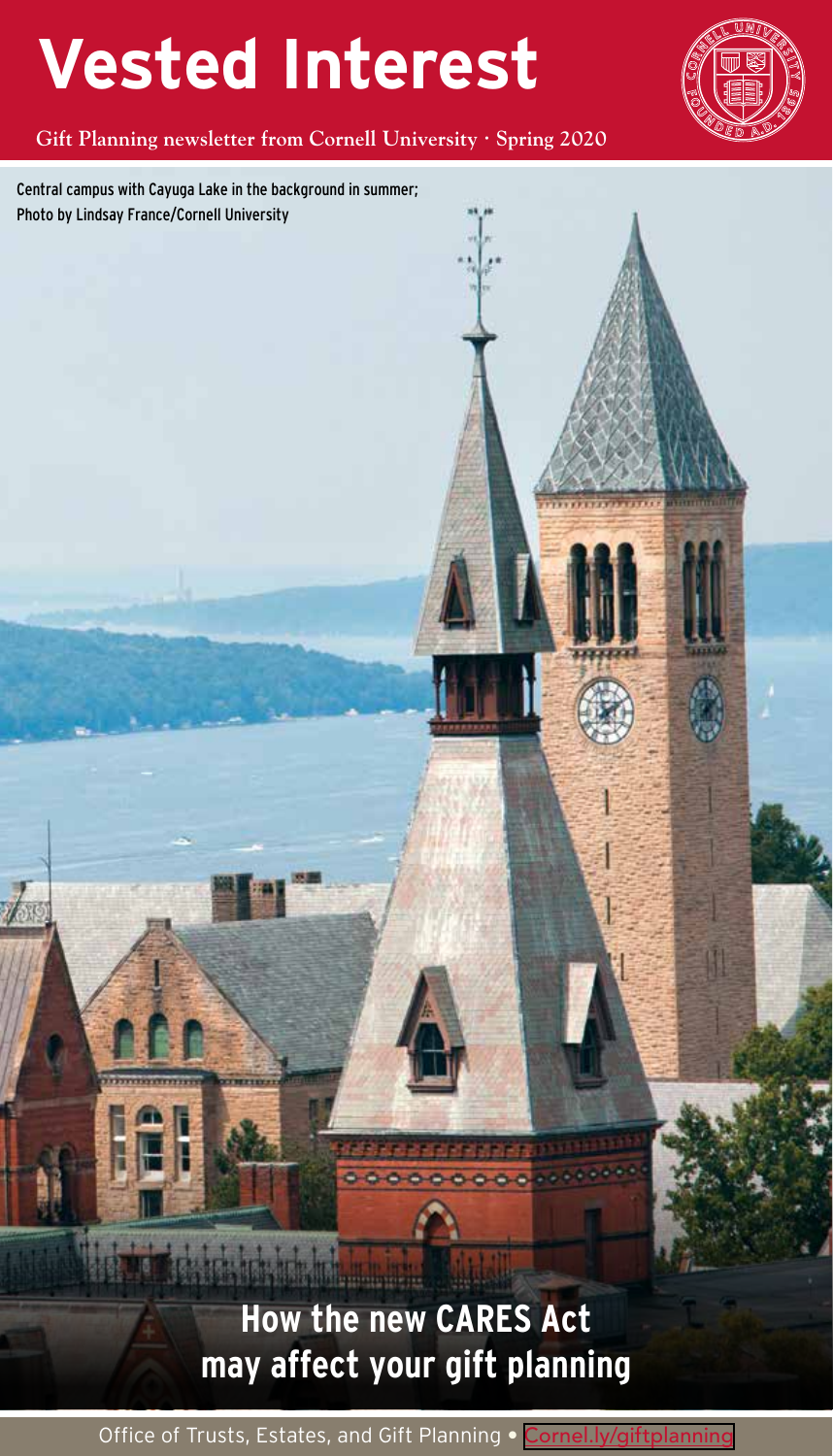

## How the new CARES Act may affect y

Legislation known as the CARES Act was passed by Congress and signed into law by the president on March 27, 2020. The Act, officially named the Coronavirus Aid, Relief, and Economic Security Act, not only funds various health care needs but also provides financial relief for businesses, individuals, and institutions alike.

Cornell's mission to discover, preserve, and disseminate knowledge remains the same despite these unprecedented times. We're providing this newsletter to keep you informed of unique provisions that may benefit donors like you. As always, we are here to help, and remain available and willing to help you plan during this unusual and difficult year. Our newsletter summarizes the following provisions that are effective now in 2020:

- New charitable deduction available for non-itemizers
- Waiver of retirement-plan penalties
- Charitable deduction limits modified for individuals
- **Increased charitable deduction limits for corporations**
- **Required minimum distributions waived**

### **Contact Cornell Gift Planning and your advisors**

The CARES Act is several hundred pages long and includes numerous provisions that may financially benefit you. Consult your advisors about these provisions and be in touch with our team to discuss gift-planning opportunities at any time.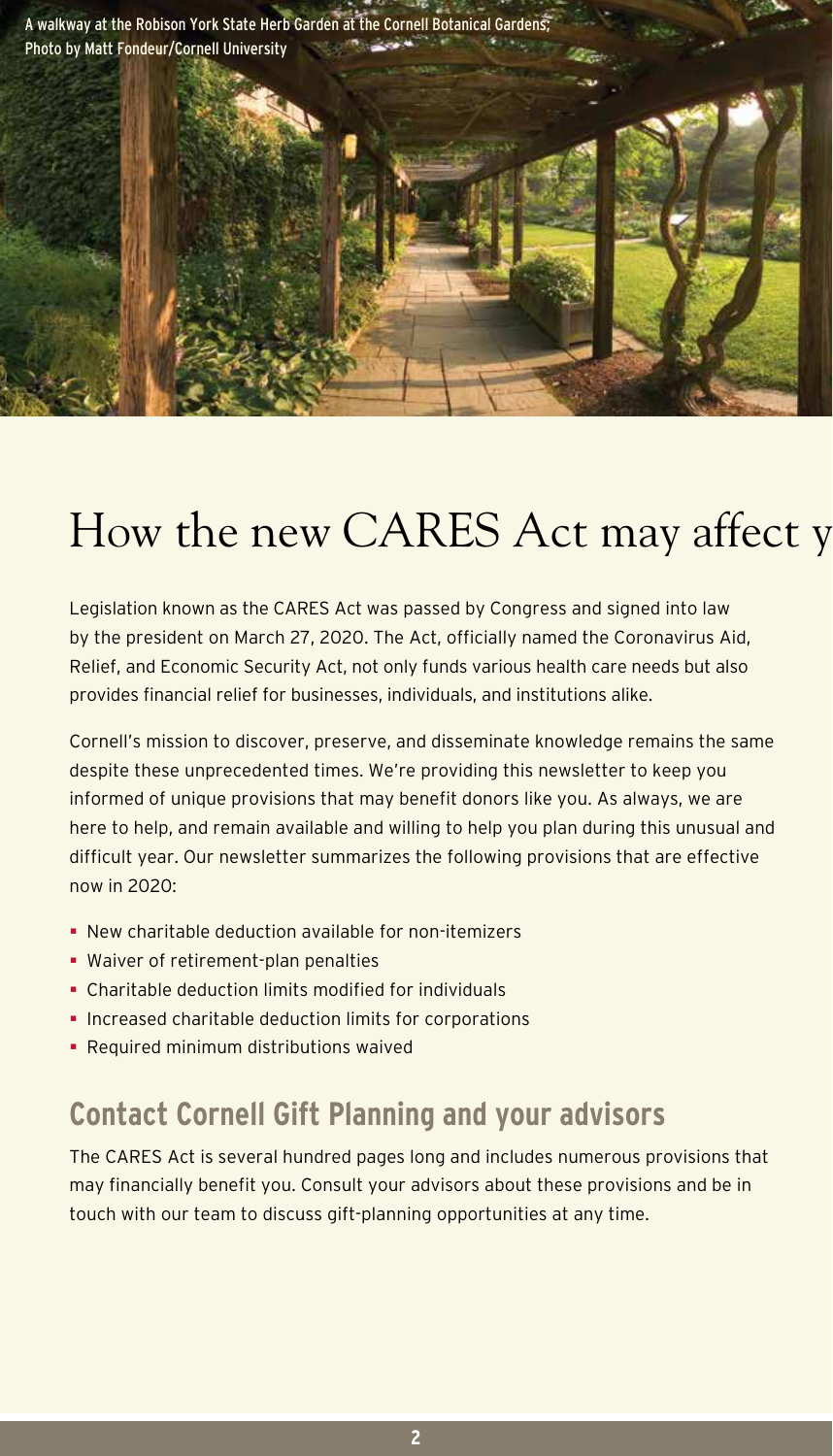

### our gift planning

### **New charitable deduction available for non-itemizers**

Under the CARES Act, taxpayers who do not itemize their deductions will be able to claim a charitable deduction of up to \$300 for cash donations made in 2020. This means that you could add an additional \$300 to your charity budget this year, recover a portion of it in tax savings, and help charities address extraordinary current needs.

**Example:** Suppose that you are over the age of 65 and your itemized deductions would total \$12,000. You would claim the standard deduction of \$13,700 rather than itemizing. If you give at least \$300 in cash to qualifying charities this year, you can elect the standard deduction of \$13,700 and also deduct \$300—for total deductions of \$14,000.

### **Waiver of retirement plan penalties**

If you are under the age of 59**½** and withdraw money from your retirement plan to cover expenses incurred by you or a family member related to treatment of the coronavirus, the 10% tax penalty will not apply, taxation of the distribution can be spread over three years, and you can add the amount you withdraw to the fund later without regard to contribution limits.

This does not affect charities in the near term, but it does allow retirement funds to be used for an immediate need while enabling retirement accounts to recover and be used in the future for family security or charitable purposes.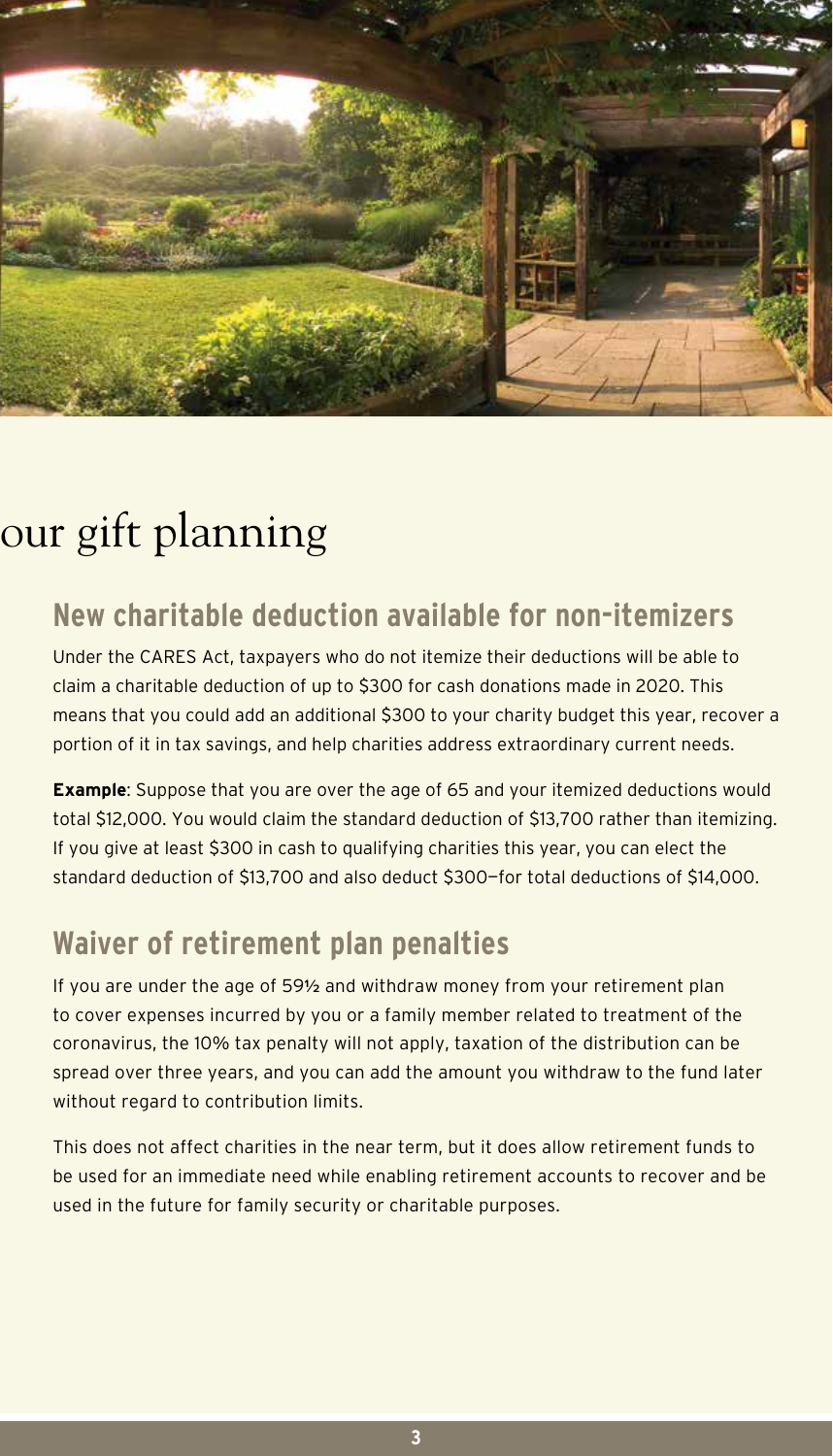### **Charitable deduction limits modified for individuals**

If you made a large cash gift in 2019, you could deduct it only to the extent of 60% of your adjusted gross income. This year, the CARES Act allows you to deduct it to the extent of your entire adjusted gross income.

**Example:** Suppose you had income of \$300,000 in 2019, but from cash investments you made a cash gift of \$500,000. Your previous deduction limit would have been \$180,000 (60% of \$300,000). In 2020, you can deduct \$300,000. In both cases, the unused amount of the deduction could be carried forward and used to the extent of the limitation applicable to the carryover year.

**Planning Pointer 1:** Like the \$300 deduction for non-itemizers, the modification of the contribution limit does not apply in the case of gifts for donor-advised funds and supporting organizations. The gifts in most cases must be to public charities like ours.

**Planning Pointer 2:** In the event you have made a multi-year pledge to a charity, you might want to accelerate payment of the pledge balance in 2020 if you can afford to do so. The charity would have the use of the money sooner—and you could use the deduction more quickly.

### **Increased charitable deduction limits for corporations**

The contribution limit for corporations has been 10% of taxable income. For 2020, that limit has been raised to 25% for cash contributions. The purpose is to enable companies that are doing well in this economy to give more to their communities.

The Act also increases from 15% to 25% the percentage of taxable income certain corporations claim when they contribute food inventory for the needy. This may help replenish depleted food inventories at food banks.

Copyright © by Pentera, Inc. All rights reserved.

The information contained herein is offered for general informational and educational purposes. The figures cited in the examples and illustrations are accurate at the time of writing and are based on federal law as well as IRS discount rates that change monthly. State law may affect the results illustrated. You should seek the advice of an attorney for applicability to your own situation.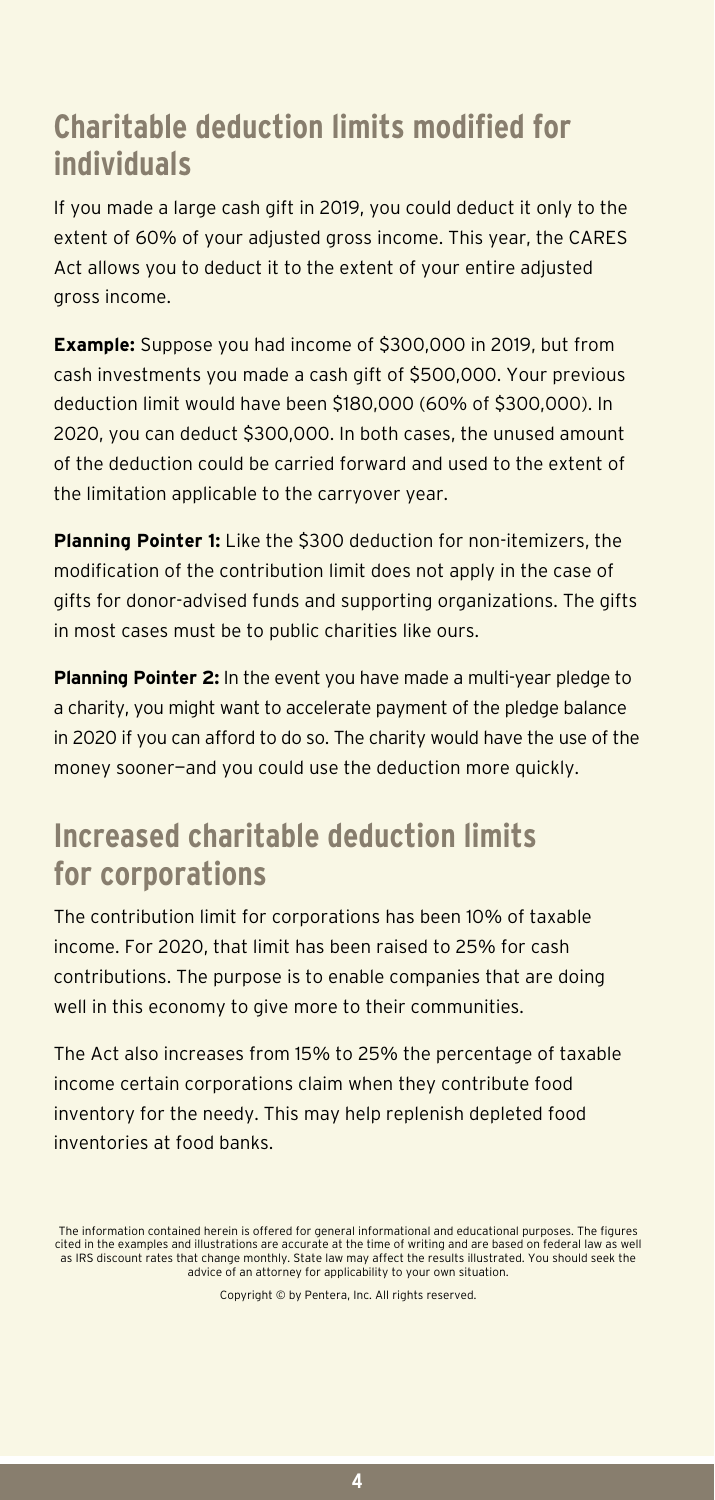### **Required minimum distributions waived**

Under the SECURE Act that was enacted this past December, IRA owners and certain participants in qualified retirement plans are required to take distributions beginning at the age of 72. The mandatory beginning age had been 70**½**. Under the CARES Act, for the year 2020 there will be no mandatory distributions—no matter the age of the account owner.

Many people have seen a precipitous drop in the balances of their retirement funds, and this provision allows those accounts to recover before forcing the liquidation of possibly depressed securities they may hold in order to make required distributions.

The minimum age for making a tax-free transfer from an IRA to a charity remains at 70**½**, and the annual limit for such transfers remains at \$100,000. However, because of the modification of deduction limits in 2020, one could exceed this limit.

**Example:** A donor over the age of 59**½** with a large IRA balance not needed for living expenses wants to give more of that IRA now but do so without paying taxes. In 2020, the donor withdraws \$500,000 from the IRA and then contributes it to charity. This adds \$500,000 to adjusted gross income, but the donor can deduct the entire \$500,000 since charitable gifts in 2020 are deductible to the full extent of adjusted gross income. The deduction offsets the taxable income, which is the equivalent of a tax-free charitable rollover.

Sailing on Cayuga Lake; Photo by Robert Barker/Cornell University





### **Join the Cayuga Society today!**

Planned gifts are the ultimate expression of confidence in Cornell and will last for generations. It is fitting to recognize members in a society named for Cayuga Lake,

the body of water that is an enduring part of the university's history and geography.

Find out more or let us know if you have provided for Cornell in your estate plan. Visit [Cornel.ly/joincayuga](https://Cornel.ly/joincayuga) or call (800) 481-1865.